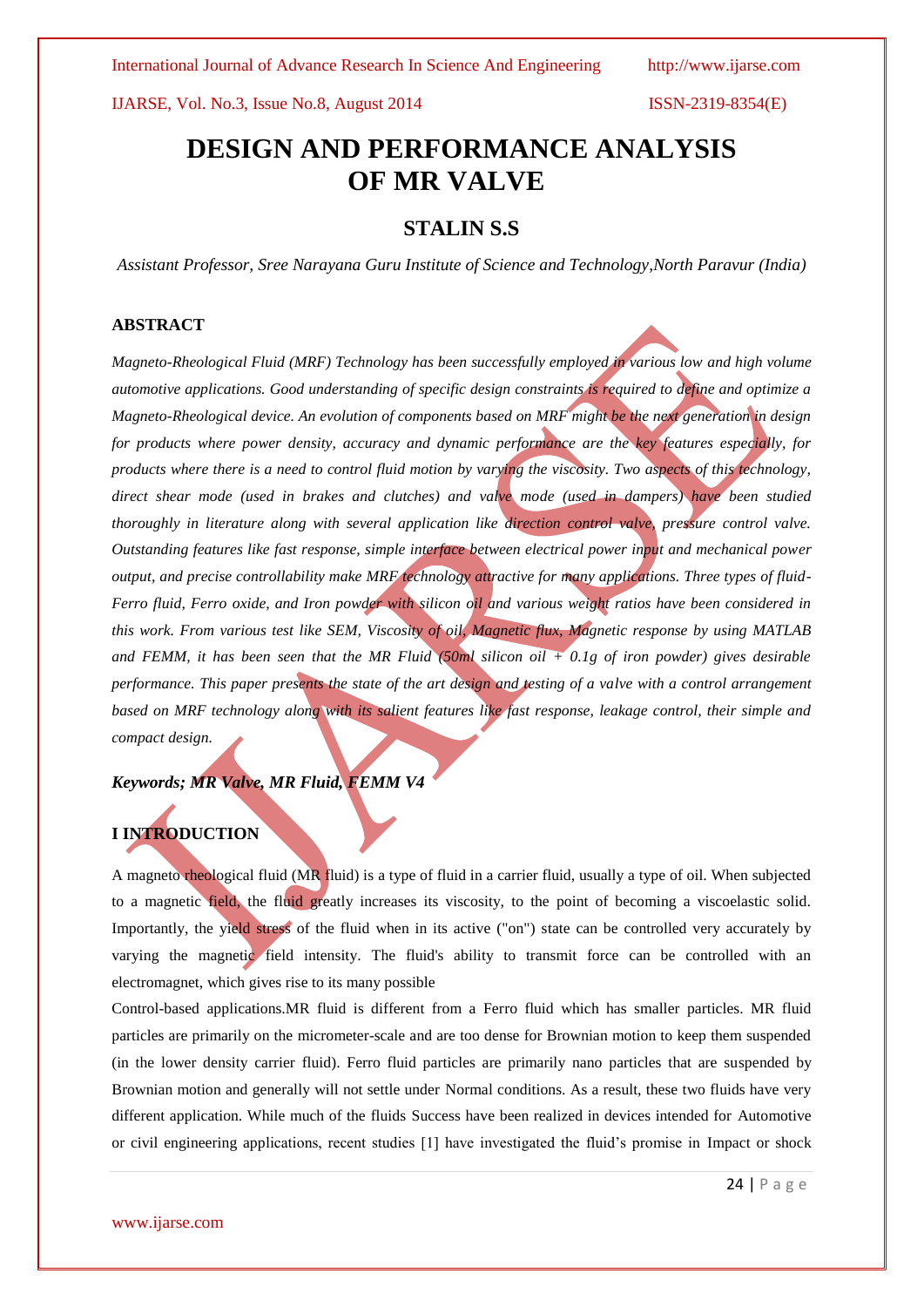related applications. These emerging applications, and many current applications, subject the fluid to extreme flow conditions. Specifically, these flow environments or conditions include high shear and high velocity flow. The challenge in such devices becomes the lack of information regarding the behaviour of MR fluid under these adverse operating conditions. This chapter will review the fundamental behaviour of MR fluids and present some of the existing MR fluid devices. An introduction of some of the emerging applications of MR fluids then follows. An MR fluid is works in one of three main modes of operation, these being flow mode, shear mode and squeeze-flow mode [2]. These modes involve, respectively, fluid flowing as a result of pressure gradient between two stationary plates; fluid between two plates moving relative to one another; and fluid between two plates moving in the direction perpendicular to their planes. In all cases the magnetic field is perpendicular to the planes of the plates, so as to restrict fluid in the direction parallel to the plates. A. G. Olabi [1] in the year 1940s, Jacob Rabinov discovered the MRF effect at the US National bureau of Standards. At that time only W.Wislow was discovered ERF, since the both technologies were discovered in 1940 only. This two technologies required power, ERF required thousands of volts and some mA and the MRF required 2 to 24 volts and some amperes. The electro-rheological (ER) effect depends on an electrostatic field and the magneto rheological (MR) effect depends on a magnetic field. MRF products 20 to 50 times higher

Control effect than the equivalent ERF products. Recent five year MRF more publications than ERF Nowadays some industries application based on MRF, especially for automotive industries. Recently MRF had applied in dampers, clutches and active bearing. A. Grunewald [4] He presented this article about parametrical analysis with magnetic simulations, of a magneto-rheological valve and a magneto-rheological orifice. He had designed an orifice and valve and the performances have been evaluated experimentally. In this experimental testing the pressure drop of the orifice are 1.5MPa  $\omega$  4.5A at 0 cm<sup>3</sup>/s, in the valve mode, using MRF132-AD, have been achieved. He said that this

Study show that excellent features like the fast response. This Magneto-Rheological Fluid ("MRF") technology has been successfully employed in various low and high volume automotive applications. A.Roszkowski [3] in this paper he determine the coefficient of viscosity of a magneto rheological fluid for different values of magnetic field and also, he determine flow of the fluid through a capillary is stopped. He constructed a test stand with capillary viscometer. In final show the measurement of the viscosity of the magneto rheological fluid was linearly dependent in a wide range of values of the magnetic induction. Zhang Jinqiu [5], this research is to improve the characteristic of a magneto rheological fluid. He investigated the dynamical simulation in MATLAB, the microstructure of MRF, mechanism of MRF and factors affecting characteristic of MRF. This experiment validated in rotary shear yield stress equipment. He experiment and study the characteristic of MR Fluids formulations influenced by nano. Here he take four different nano size particle (10nm, 20nm, 30nm, 50nm) from that each have different weight fraction (60%, 70%, 80%, 85%).in the addition of nano sized particles reduces sedimentation rate.

#### **II PREPARATIONS OF MR FLUIDS**

Ferro fluids are ultra-stable colloids of nano-sized sub-domain magnetic dipolar particles inappropriate carrier liquids, actually an achievement of colloid science. Macroscopically, these fluids manifest themselves as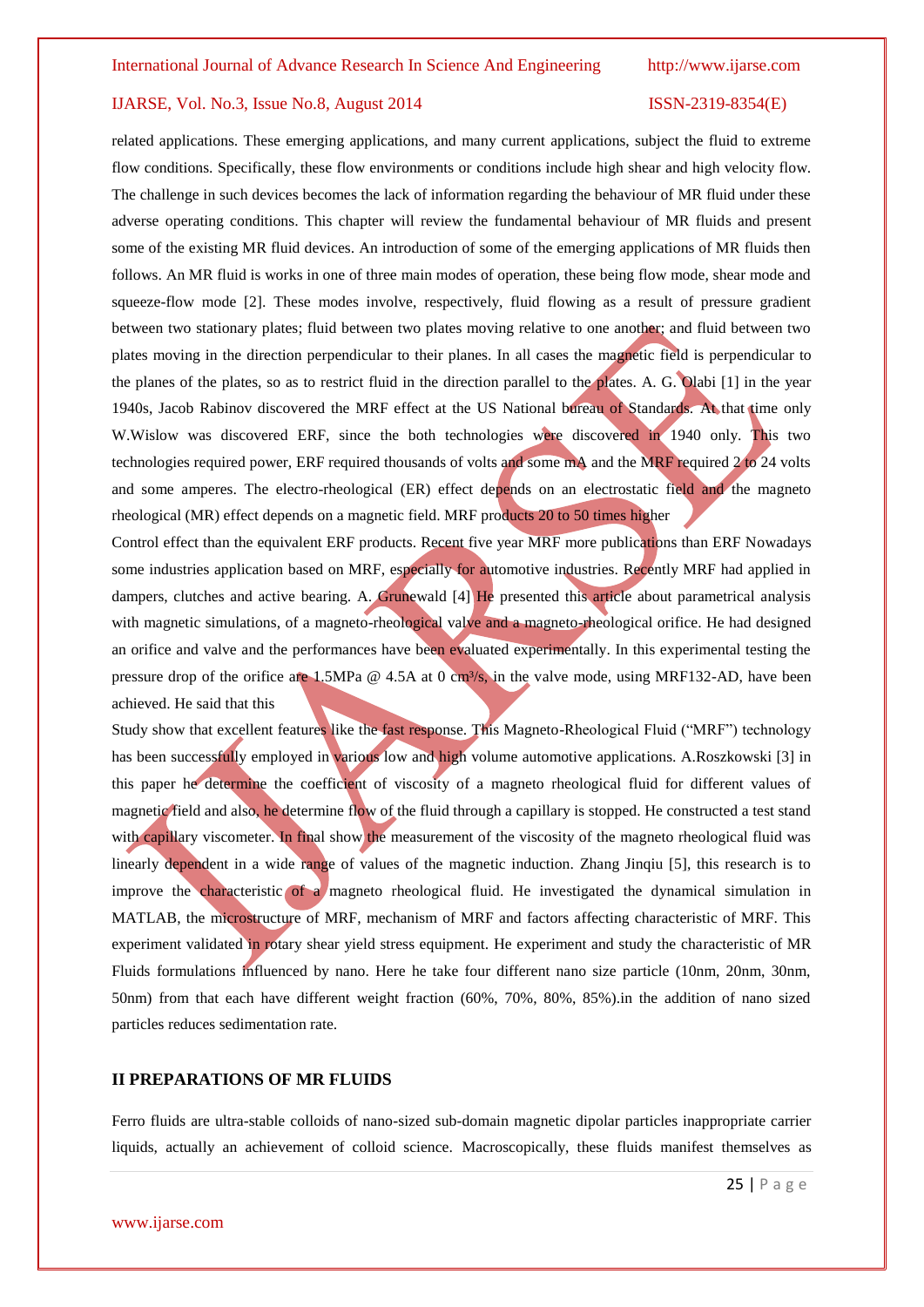magnetizable liquid media due to the "integration" in the structure of the carrier of sub-domain permanent magnetic dipolar particles. The size of magnetic particles in a Ferro fluid is in the nanometer range (3-15 nm), consequently, the magnetic moment of micron particles in MRFs is field induced and their Brownian motion is negligible, while in the case of Ferro fluids the magnetic nano particles have permanent dipole moment and perform intense thermal motion. Particle aggregation processes are reversible and rather intense in MR fluids and are induced by the applied magnetic field, which is their key feature in developing field controlled flow behavior. Agglomerate formation in Ferro fluids is limited due to thermal motion of nano particles and their strict or electrostatic stabilization in the carrier liquid; therefore the field induced changes in flow behavior usually are not significant. Ferro fluids have friction-reducing capabilities. If applied to the surface of a strong enough magnet, it can cause the magnet to glide across smooth surfaces with minimal resistance.

#### **2.1 Synthesis of Ferro Fluid**

At nano scale, a specific difficulty associated with the preparation of magnetic fluids is that the nano particles have large surface area-to-volume ratios and thus tend to aggregate to reduce their surface energy. In particular, magnetic metal oxide surfaces have extremely high surface energies (>100dyn/cm) that make the production of nano particles very challenging. In addition, magnetic dipole-dipole attractions between particles enhance the difficulties experienced in the production of Ferro fluids. Long-range, attractive Vander Waals and magnetic forces are ubiquitous and therefore must be balanced by Columbic, satiric or other interactions to control the colloidal stability of dispersed nano particle system, even in intense and strongly non-uniform magnetic field. Ferro Fluids are colloidal systems composed of isolated particles with nanometer-sized dimensions that are stabilized by surfactant molecules and dispersed in solvent media. In the ideal case, these non-interacting systems derive their unique magnetic properties mostly from the reduced size of the isolated nano particles, and contributions from antiparticle interactions are negligible. The synthesis of Ferro fluids has two main steps: (a) the preparation of nano-sized magnetic particles and (b) the subsequent stabilization/dispersion of the nano particles in various non-polar and polar carrier liquids.

#### **2.2 Materials Required**

The materials required for making Ferro fluid preparation are mentioned below.

- 1. Ferric chloride
- 2. Ferrous chlorides
- 3. Aqueous ammonia solution
- 4. Concentrated hydrochloric acid
- 5. Magnetite
- 6. Stirrer

#### **2.3 Particle size test of Ferro fluid**

#### **2.4 Iron oxide preparation**

The classical way of preparing ceramic oxide compounds (ferrites) in which the oxides (or) carbonates of semiconductor components are mixed and annealed at high temperature (>1200oC) has some inherent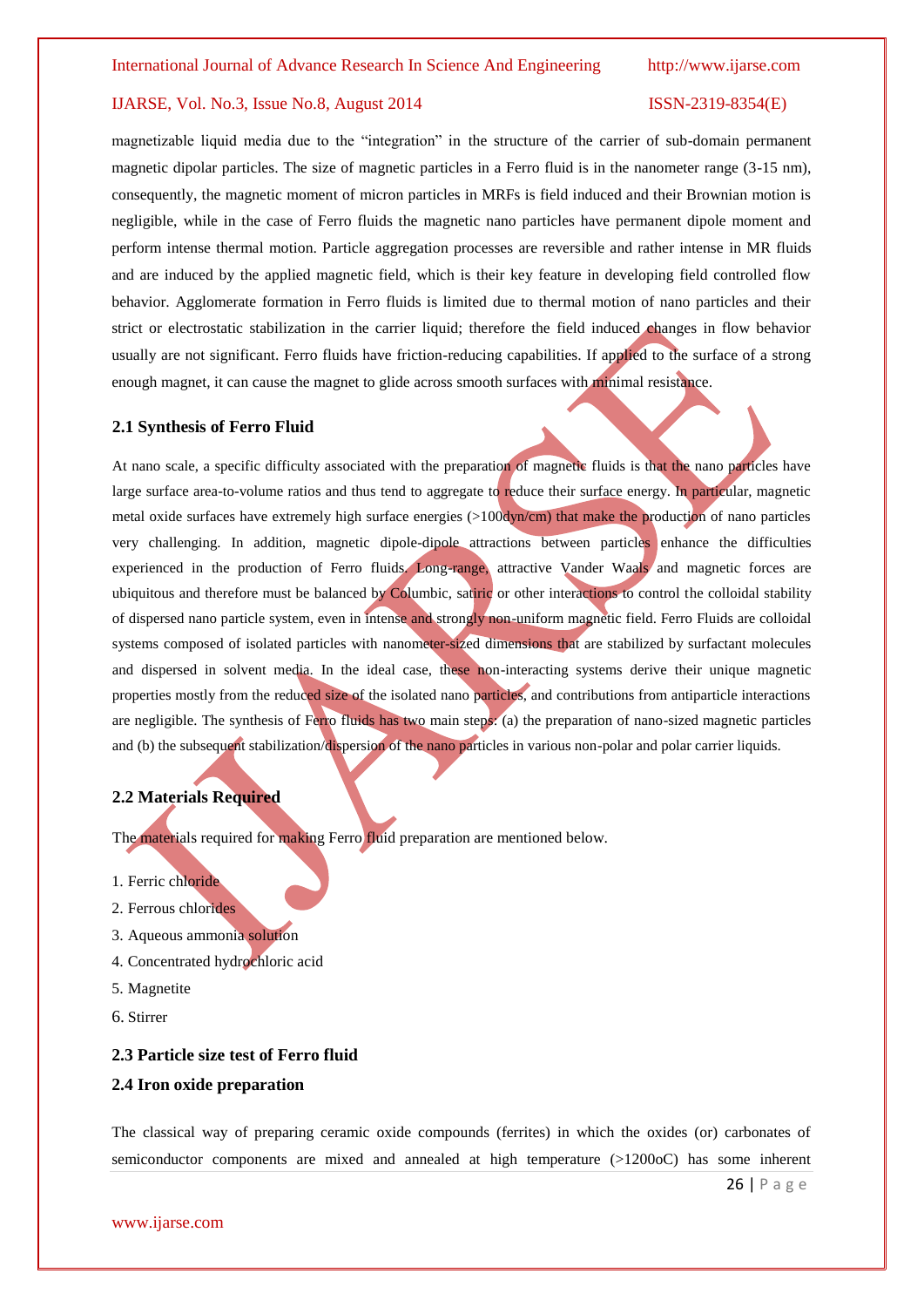#### IJARSE, Vol. No.3, Issue No.8, August 2014 ISSN-2319-8354(E)

disadvantages such as production of chemically in homogeneous coarse powders as a consequence of high sintering temperature.





To avoid such events, various chemistry based synthetic methods have been adopted namely sol-get techniques, co-precipitation method, hydrothermal synthesis, micro emulsion synthesis etc. to obtain ceramic products with superior microstructure. So, sol-gel combustion technology is applied to prepare homogeneous and sub-micron sized powder of oxide compounds. Reason for the combustion of sol-gel technique and self-combustion has been to use the heat generated by an exothermic combustion reaction to supply the high temperature needed for sintering the metal oxides, thus allowing a low cost preparation method. The main feature of SGS method is the intimate mixing of constituent ions, so that nucleation and crystallization can occur at relatively low temperature.

#### **2.5 Materials required**

The materials required for making iron oxide preparation are mentioned below.

### 1. Iron nitrate

- Citric acid
- 3. Distilled water
- 4. Ammonium hydroxide
- 5. Beaker
- 6. Stirrer
- 7. PH paper

### **III EXPERIMENTAL APPARATUS**

The scanning electron microscope (SEM) is a type of electron microscope that creates various images by focusing a high energy beam of electrons on to the surface of a sample and detecting signals from the interaction of the incident electrons with the sample surface. The type of signals gathered in a SEM varies and can include secondary electrons, characteristic x-rays, and back scattered electrons. In a SEM, these signals come not only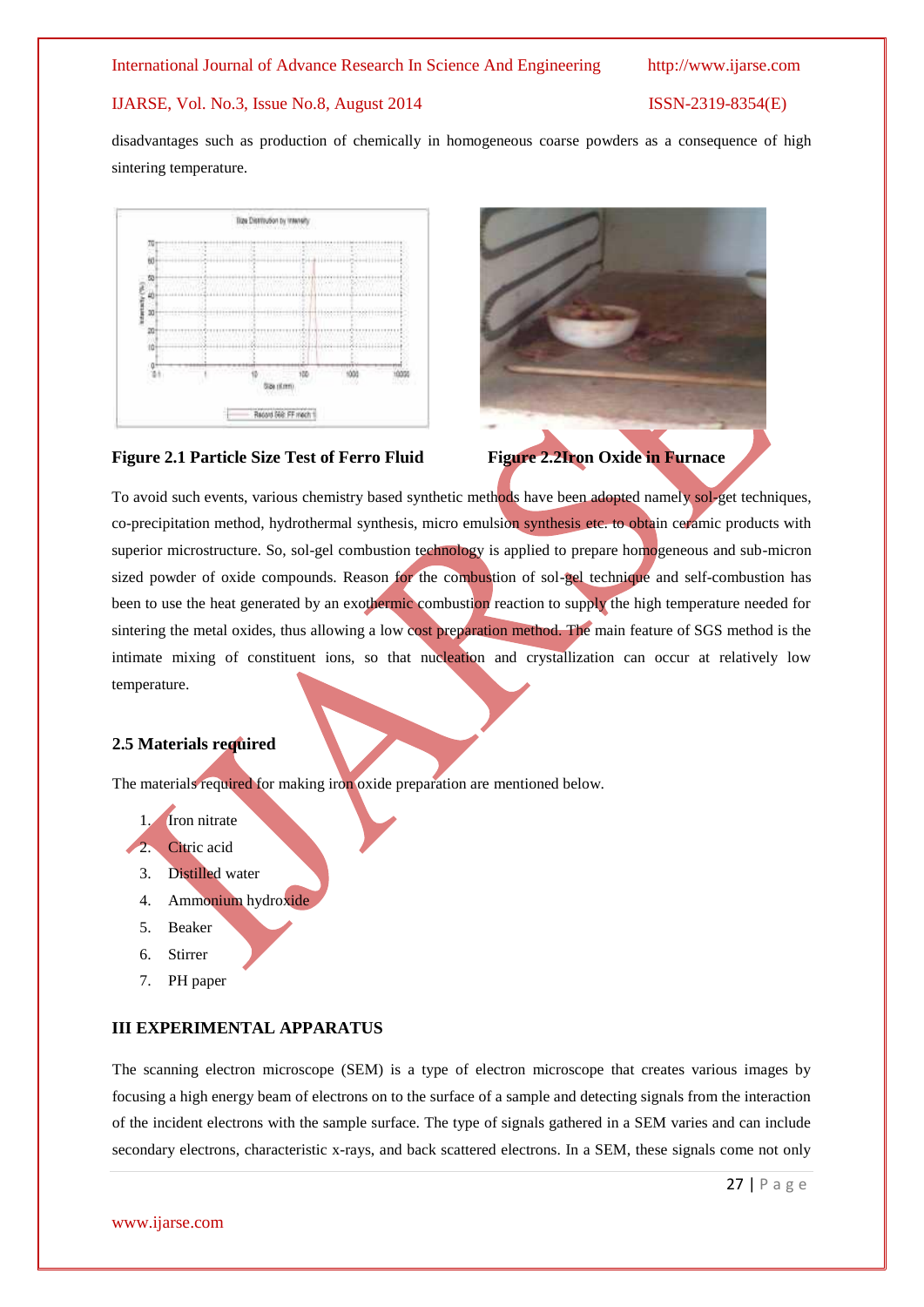from the primary beam impinging upon the sample, but from other interactions within the sample near the surface. The SEM is capable of producing high-resolution images of a sample surface in its primary use mode, secondary electron imaging. Due to the manner in which this image is created, SEM images have great depth of field yielding a characteristic three-dimensional appearance useful for understanding the surface structure of a sample. This great depth of field and the wide range of magnifications are the most familiar imaging mode for specimens in the SEM. Characteristic x-rays are emitted when the primary beam causes the ejection of inner shell electrons from the sample and are used to tell the elemental composition of the sample.

To improve resolution is by reducing the size of the electron beam that strikes the sample:

D min = 1.29C<sub>s</sub>1/4λ3/4[7.92 (it/J<sub>c</sub>) x109+ 1]3/8 J<sub>c</sub> = current density of the source,

- $\lambda$  = electron wavelength C<sub>s</sub>= spherical aberration, i = current,
- $T = temperature$

The resolution is increased by the following factors:

- Increasing the strength of the condenser lens
- Decreasing the size of the objective aperture
- Decreasing the working distance

 $(WD)$  = the distance the sample is from the objective lens) The height over which a sample can be clearly focused is called the Depth of Field. The SEM has a large depth of field which produces the images that appear 3 dimensional in nature. Depth of field is improved by:

- Longer working distance
- Smaller objective apertures
- Lower magnifications

### **3.1 SEM test results**





**Fig 3.1 Test result for 500 micro meters Ferro fluid Fig 3.2 Test result for 30 micro meters Iron oxide**

Iron powder is used as a magnetic particles which have less than 4 microns diameter and this range of size is considered perfect for MR fluids. Iron particles are sub-micrometer particles of iron metal. They are highly reactive because of their large surface area. In the presence of oxygen and water, they rapidly oxidize to form free iron ions. They are widely used in medical and laboratory applications and have also been studied for remediation of industrial sites contaminated with chlorinated organic compounds.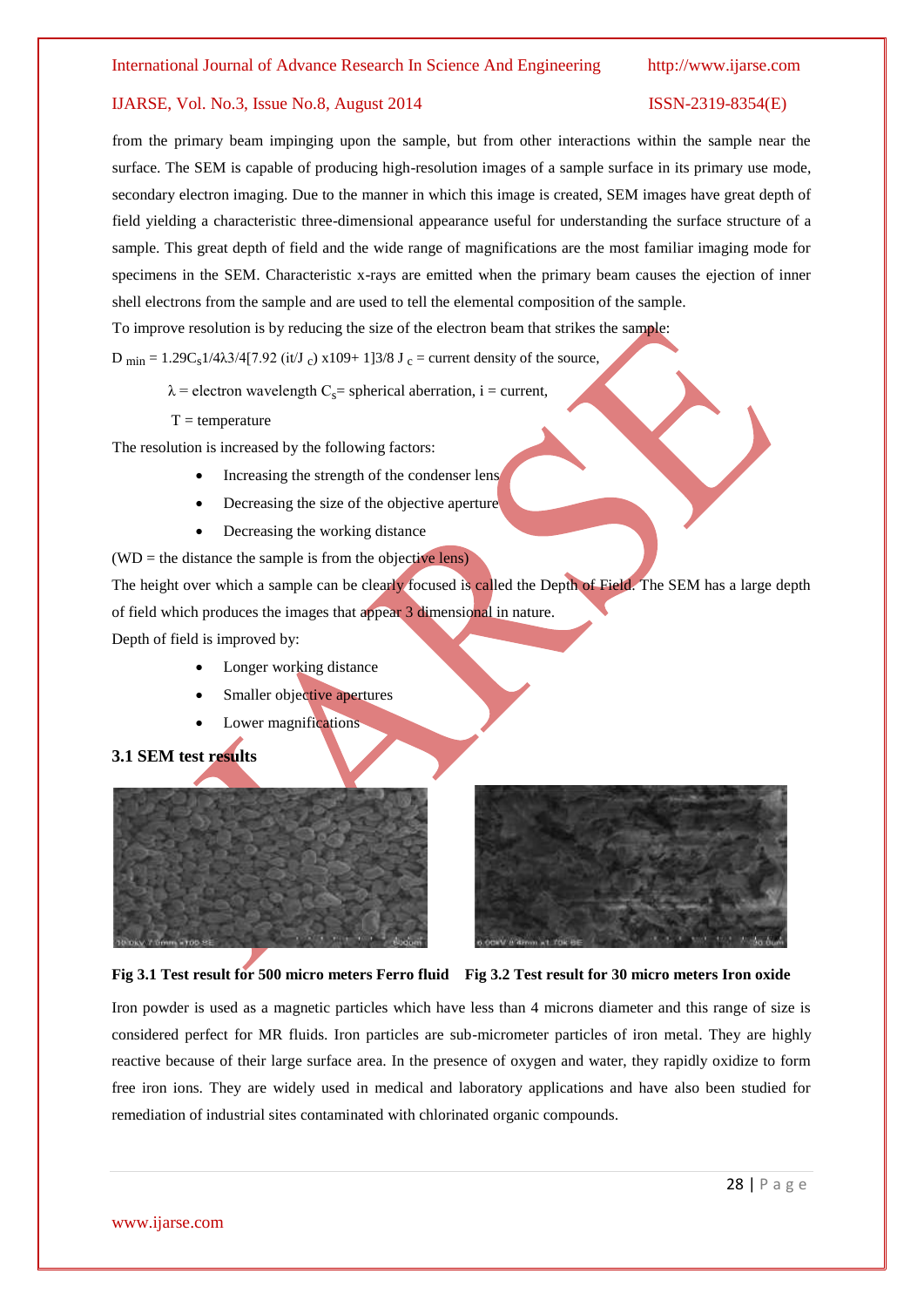#### IJARSE, Vol. No.3, Issue No.8, August 2014 ISSN-2319-8354(E)



#### **Fig 3.3 SEM Image-Before Grinding Fig 3.4 SEM Image-After Grinding**



The carrier oil is chosen as silicone oil**.** Silicone oil is any polymerized siloxane with organic side chains. They are formed of alternating silicon-oxygen atoms, rather than carbon atoms.

#### **Features of Silicone Oil**

- Water clear fluid with viscosities ranging from 0.65 to 1,00,000 centistokes.
- Exhibits very high flash points and is non-greasy and odorless.
- Low –toxicity.
- Little change in physical properties over a wide temperature span.
- The very high viscosity-index, thermal and chemical stability and compressibility make this as a mechanical fluid.

The surfactants prevent the nano particles from clumping together, ensuring that the particles do not form aggregates that become too heavy to be held in suspension by Brownian motion. The magnetic particles in an ideal Ferro fluid do not settle out, even when exposed to a strong magnetic or gravitational field. A surfactant has a polar head and non-polar tail (or vice versa), one of which absorbs to a nano particle, while the non-polar tail (or polar head) sticks out into the carrier medium, forming an inverse or regular micelle, respectively, around the particle. Sterric repulsion then prevents agglomeration of the particles. While surfactants are useful in prolonging the settling rate in MR fluids, they also prove detrimental to the fluid's magnetic properties. The addition of surfactants decreases the packing density of the Ferro particles while in its activated state, thus decreasing the fluids on-state viscosity, resulting in a "softer" activated fluid. While the on-state viscosity (the "hardness" of the activated fluid) is less of a concern for some Ferro fluid applications, it is a primary fluid property for the Majority of their commercial and industrial applications and therefore a compromise must be met when considering on-state viscosity versus the settling rate of a Ferro fluid. Sonication is the act of applying sound (usually ultrasound) energy to agitate particles in a sample, for various purposes. In the laboratory, it is usually applied using an ultrasonic bath or an ultrasonic probe, colloquially known as sonication. In a paper machine, an ultrasonic foil can distribute cellulose fibers more uniformly and strengthen the paper. Sonication can be used to speed dissolution, by breaking intermolecular interactions. It is especially useful when it is not possible to stir the sample, as with NMR tubes. It may also be used to provide the energy for certain chemical reactions to proceed. Sonication can be used to remove dissolved gases from liquids (degassing) by sonication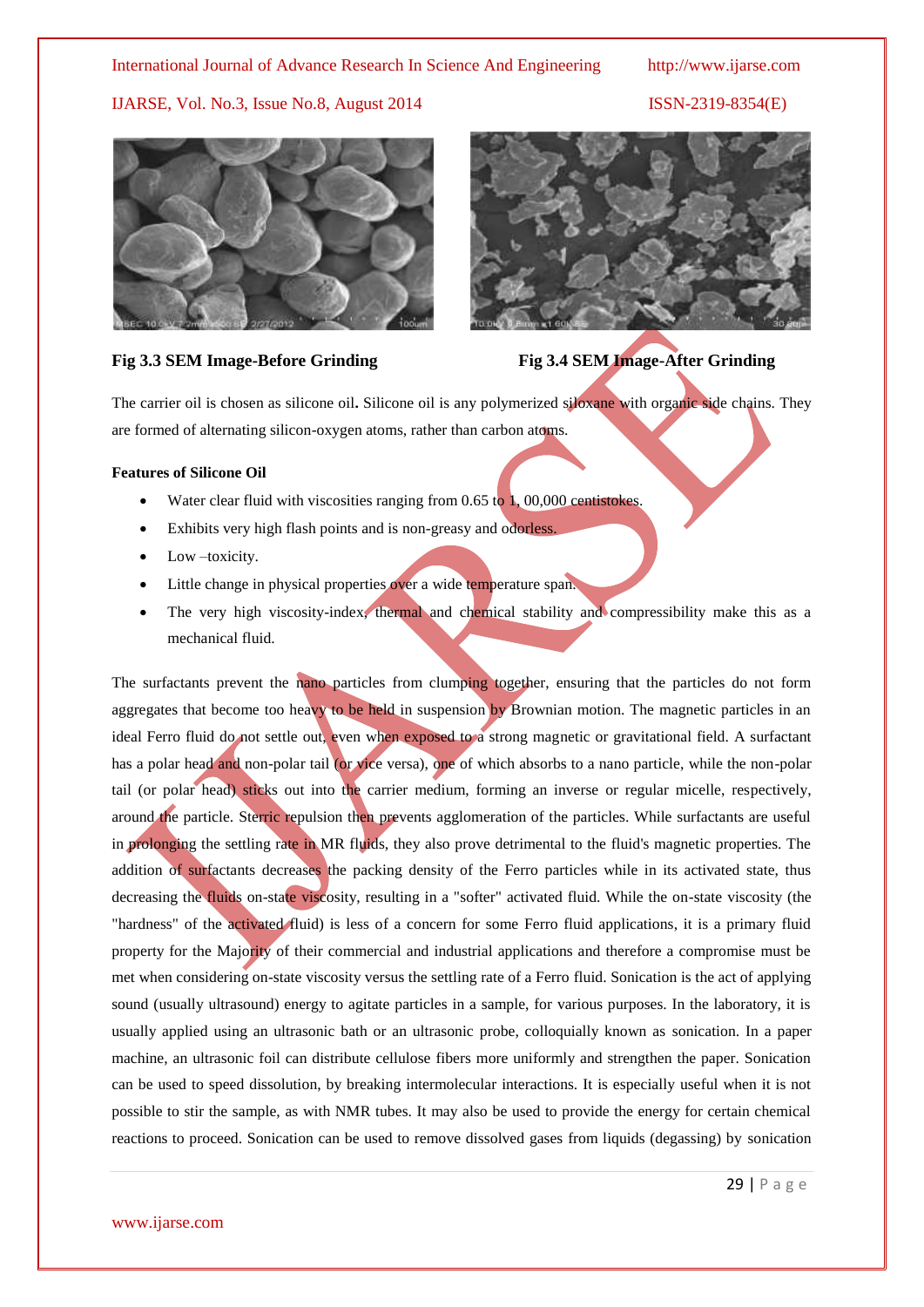the liquid while it is under a vacuum.





**Figure 3.5 Sonicator Figure 3.6** Redwood Viscometer

Redwood viscometer is an instrument used to measure the viscosity of a fluid. Viscometers only measure less than one flow condition. This viscometer is used to measure the viscosity of the fluid at various ranges of temperatures. There are two cylinders in the viscometer. The inner cylinder is filled with MR fluid to the marker level and the outer cylinder is filled with water. The surrounding water is heated with an electrical heating coil. The heat is transferred to the inner cylinder by rotation of the blades of the agitator. The heat is uniformly transferred to the fluid and the surrounding water.

The Hall co-efficient is defined as the ratio of the induced electric field to the product of the current density and the applied magnetic field. It is a characteristic of the material from which the conductor is made, since its value depends on the type, number, and properties of the charge carriers that constitute the current. The Hall Effect comes about due to the nature of the current in a conductor. Current consists of the movement of many small charge carriers, typically electrons, holes, ions or all three. When such a magnetic field is absent, the charges follow approximately straight, 'line of sight' paths between collisions with impurities, phonons, etc. However, when a perpendicular magnetic field is applied, their paths between collisions are curved so that moving charges accumulate on one face of the material. This leaves equal and opposite charges exposed on the other face, where there is a scarcity of mobile charges.



**Fig 3.7 Hall Effect Apparatus**

www.ijarse.com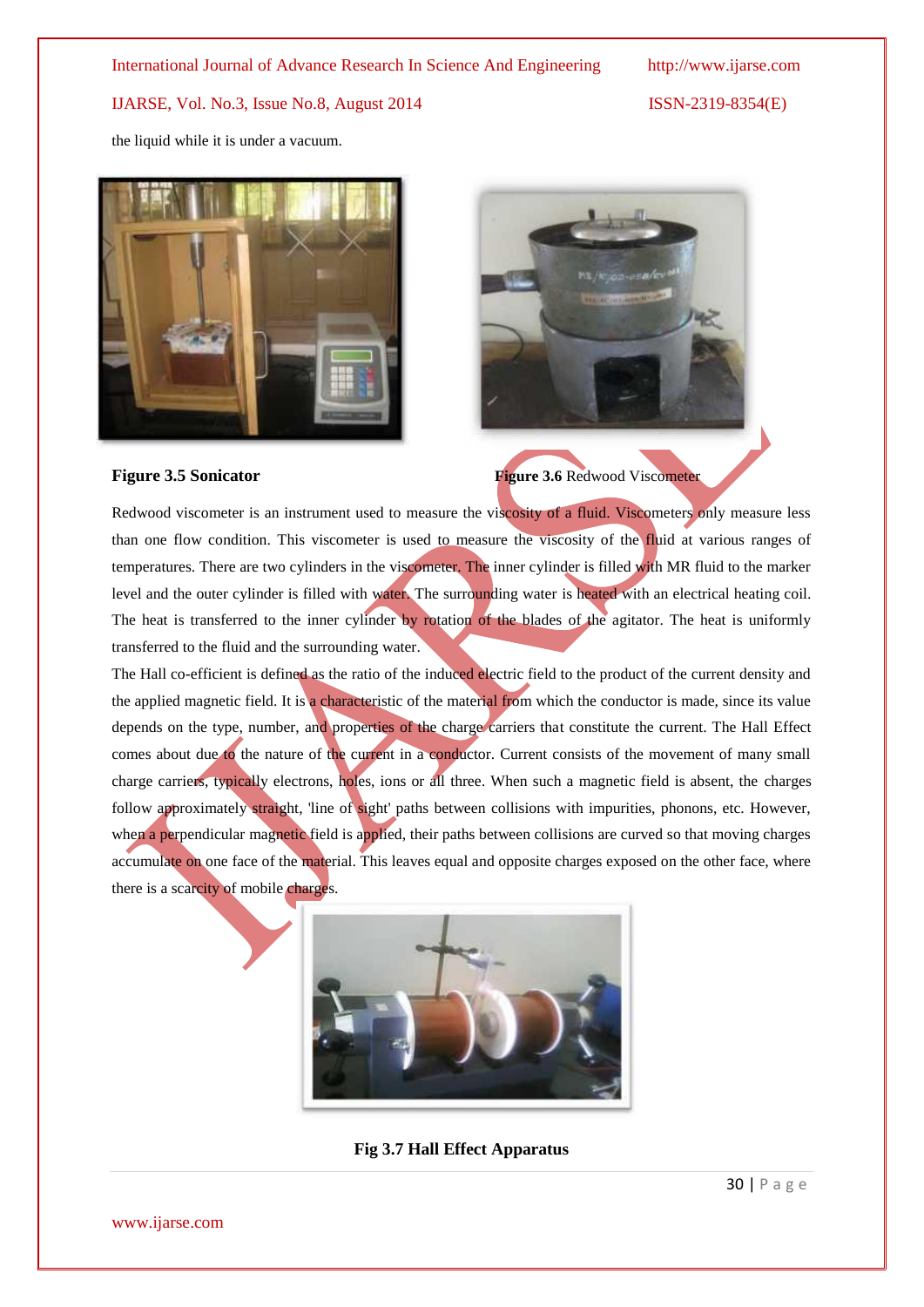#### **IV MR FLUID VALVE**

Different types of control arrangements have been evaluated, the MRF control valve. In case of MRF control valve, the direction of the fluid flow is perpendicular to the external magnetic field. The external magnetic field causes chain-like structures of the MRF particles to form in the gap area. The resistance to flow caused by the particle-structure for the fluid to pass is the reason for the magneto-rheological pressure drop. Fig10.2. shows a cross-section of the MRF control valve. Main assembly components are: coil, housing and internal shaft with attachments. Fig10.3 depicts the flow direction and the orientation of the magnetic field in the gap area. The MRF effect in both layouts has been evaluated theoretically and experimentally. In this study, fluids MR have been used. The yield stress is the magnetic field dependent rheological feature of the MRF. Both fluids show high yield stress in response to the applied magnetic field. In the case of silicon-based MRF, yield stress of about 45 kPa at magnetic field intensity of 200 kA/m is achievable.



A coil in an appropriate ferromagnetic housing needs to be defined as the source of the magnetic field. The magnetic field is the result of electric power flow, current I [A] and voltage U [V], through the coil. The coil is wound around the bobbin and the magnetic field is guided through the MRF gap perpendicularly to the fluid flow. All ferromagnetic components, the housing, the internal shaft and the MRF, have to be considered for the evaluation of the magnetic circuitry. For the parametrical calculation it was necessary to perform a trial and error series of operations to find out how many turns the coil needs to have in order to provide the required field strength and how much space this coil will need. To perform these calculations, layout Geometries had to be assumed initially, i.e. the outer diameter of the housing, and then tuned to the optimum. Finally, magnetic field simulation must be used to confirm the magnetic field calculations.

Flux density has been plotted as a colour density plotted. To make a colour density plot of flux, only a blackand-white graph of flux lines is displayed. Maximum flux density value 1.689  $e^{-2}$  Tesla this value from Fig 10.6. Flux density is known as the amount magnetic flux to a unit area taken perpendicular to direction of magnetic flux. Maximum field density value 1.387  $e^4$  A/m this value from Fig 10.7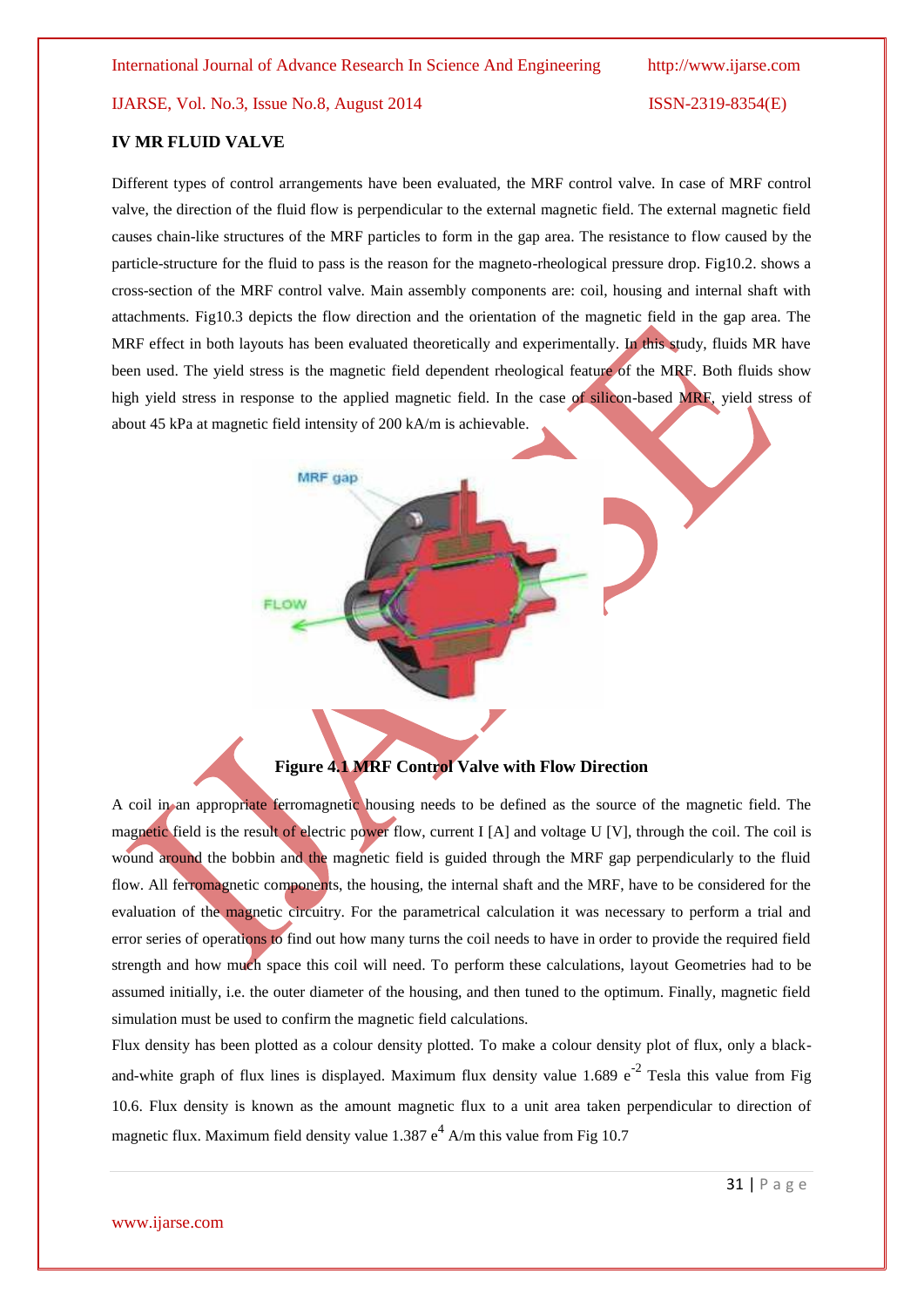### **Simulation result by using FEMM software-v<sup>4</sup>**





### Figure 4.2 Flux Density **Figure 4.3 Field Density**



Current density is knows as amount of current flowing through cross section area in a time interval. Maximum field Density value 7.363 e<sup>1</sup> MA/m<sup>2</sup> this value from Fig 10.8.In this case, FEMM determines which side of the boundary will be plotted based on the order in which points are added. For example, if points are added around a closed contour in a counter clockwise order, the plotted points will lie just to the inside of the contour. In closed contour line induced high magnetic flux value. If the points are added in a clockwise order, the plotted points will lie just to the outside of the contour. In this clockwise order between contour line gaps have high that time inducing magnetic flux value also decrease.





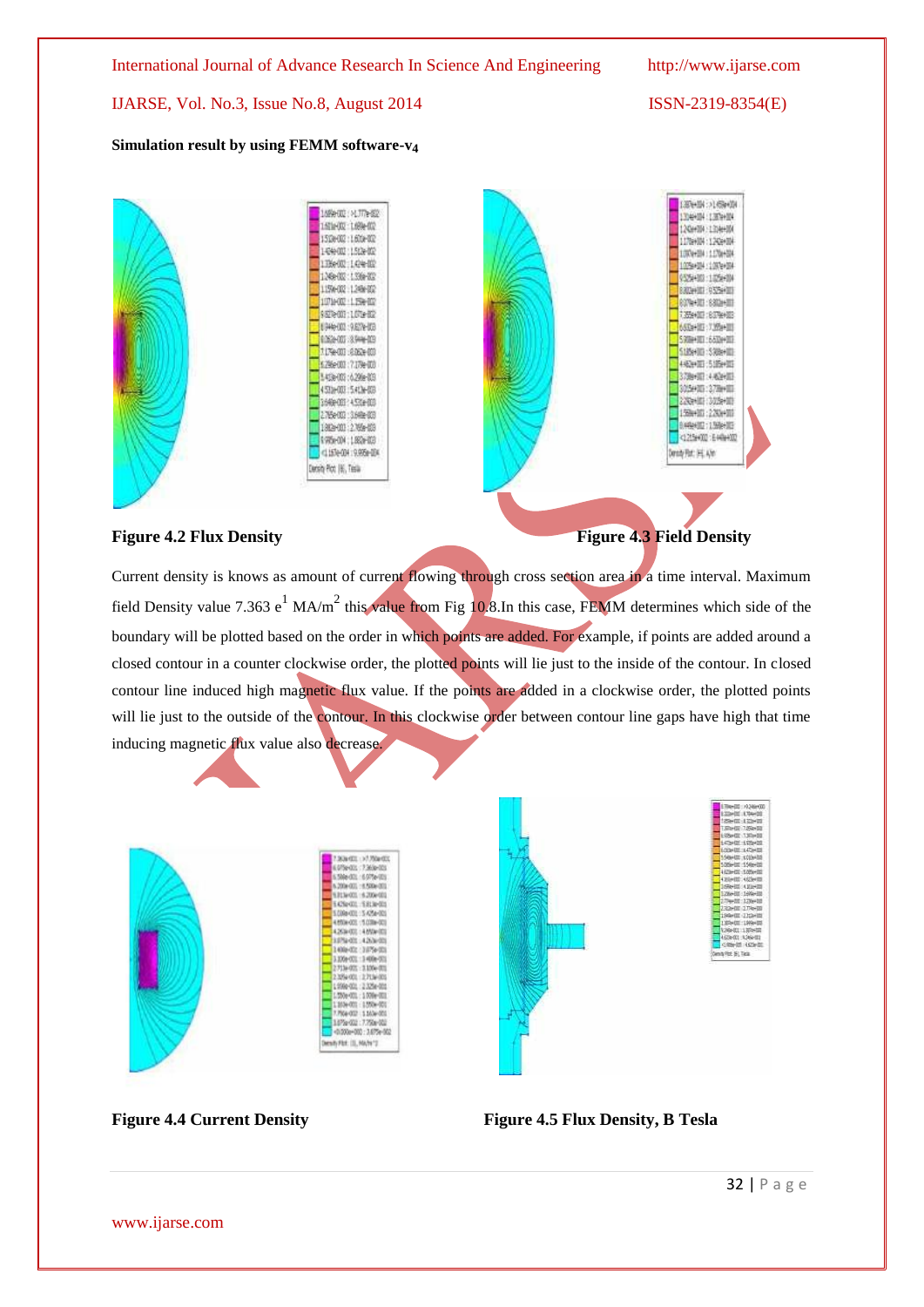Flux, Wh

IJARSE, Vol. No.3, Issue No.8, August 2014 ISSN-2319-8354(E)



### Figure 4.6 Density Plot H, A/M **Figure 4.7 FEMM Magnetic Flux Graph**

#### **Result of circuit properties:**

Total current  $= 1$  Amps

Voltage  $Drop = 3.34138$  Volts

Flux Linkage  $= 0.0229377$  Weber

 $Flux/Current = 0.0229377$  Henries

Voltage/Current  $= 3.34138$  Ohms

Power =  $3.34138$  Watt

Since the problem is linear and there is only one current, the Flux/Current result can be unambiguously interpreted as the coil's inductance (i.e. 22.9 mH). The resistance of the coil is the Voltage/Current result (i.e. .34 Ω). FEMM magnetic flux graph length in mm is represented in X- axis and magnetic flux in Web is represented in Y- axis. Through the magnetic flux graph we can find out the Maximum magnetic flux value 4e - <sup>5</sup>Web that is the value in corresponding length of 15mm.

### **V RESULTS AND DISCUSSIONS**

The redwood viscometer is used to measure the viscosity of the fluid at various ranges of temperatures. The readings for the flow of 50 cc oil are taken for different temperatures and the values are noted down. Kinematic viscosity and density of the oil are calculated by applying the formula for the readings taken.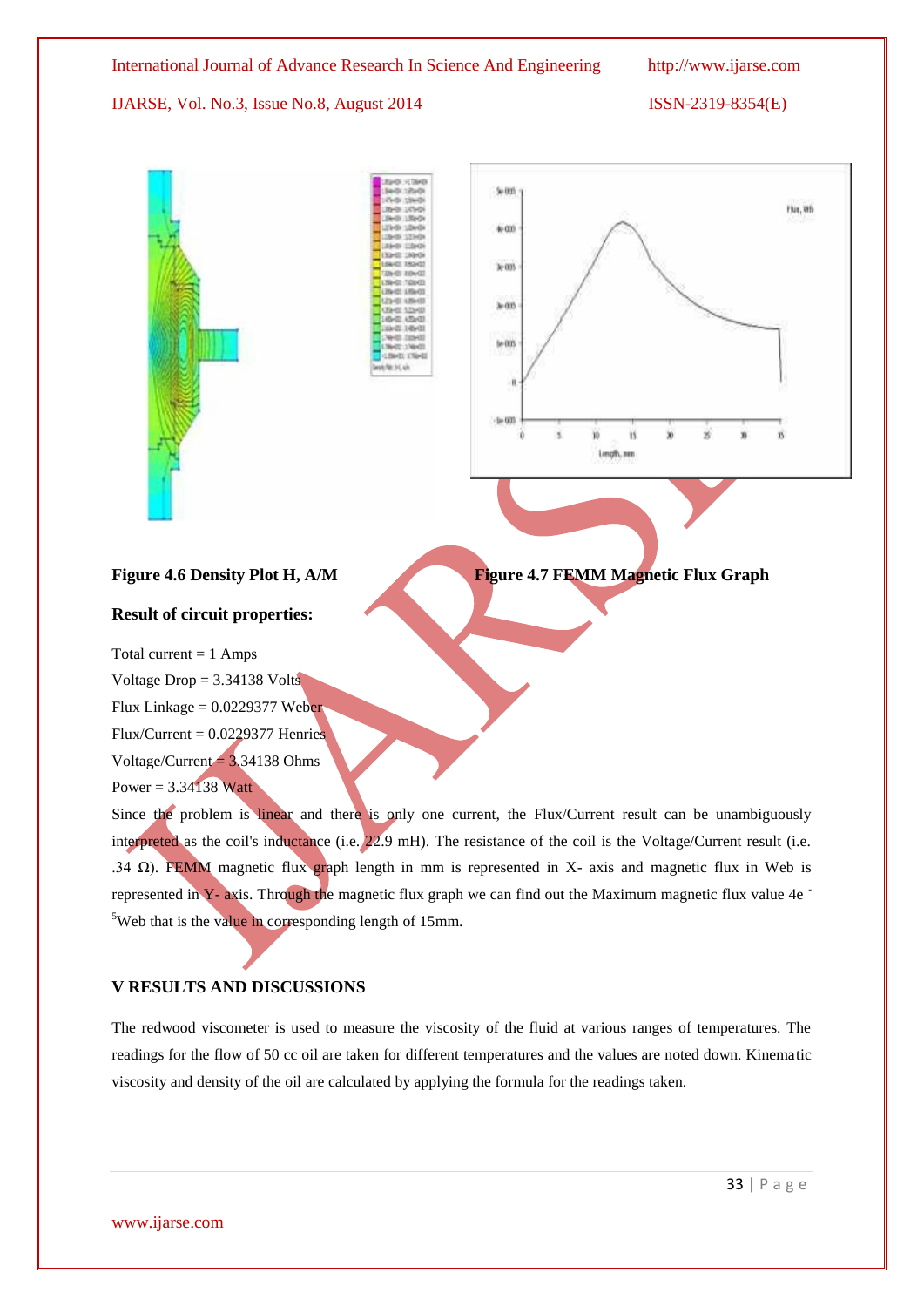### IJARSE, Vol. No.3, Issue No.8, August 2014 ISSN-2319-8354(E)









The above graphs (Figure5.1) show that the time taken for the flow of various types of oil decreases with increase in temperature. Iron powder with silicon oil exhibits greater property than other fluids (i.e.) Ferro oxide and Ferro fluid mixed with silicon oil.

In (Figure 5.2), the viscosity of the oil decreases with increase in temperature. The iron powder mixed with silicon oil exhibits greater viscosity than other fluids (i.e.) Ferro oxide and Ferro fluid mixed with silicon oil.

The viscosity of the various types of fluids is found in Hall Effect apparatus. By varying the magnetic field the variation of viscosity of the fluid is noted. The Ostwald viscometer is placed in-between the two magnets, which produce the require magnetic field. The electric

Current and the magnetic field are varied and the viscosities are found out. The distance between the magnets can be varied according to the requirement.



# **Magnetic Field**

**Figure 5.3** Magnetic Fields vs. Viscosity of the Fluid

The below MATLAB simulation shows a result of MR fluid used in valve and the response time is shown in the graph. From the above simulation results, it is found that the response time of valve using MR fluid is better than ordinary fluid using valve. Above mention a graphs  $X$ - axis time in sec, and  $Y$  – axis reluctance mm/ web. In simulation software by using various input condition 500 web, 1000 web, 1500 web, 2000 web through this condition in various time response in corresponding field and the value of time response 43 sec, 37 sec, 25 sec, 18 sec. Reluctance is means that some iron particles are non- magnetize that time not supporting to the flow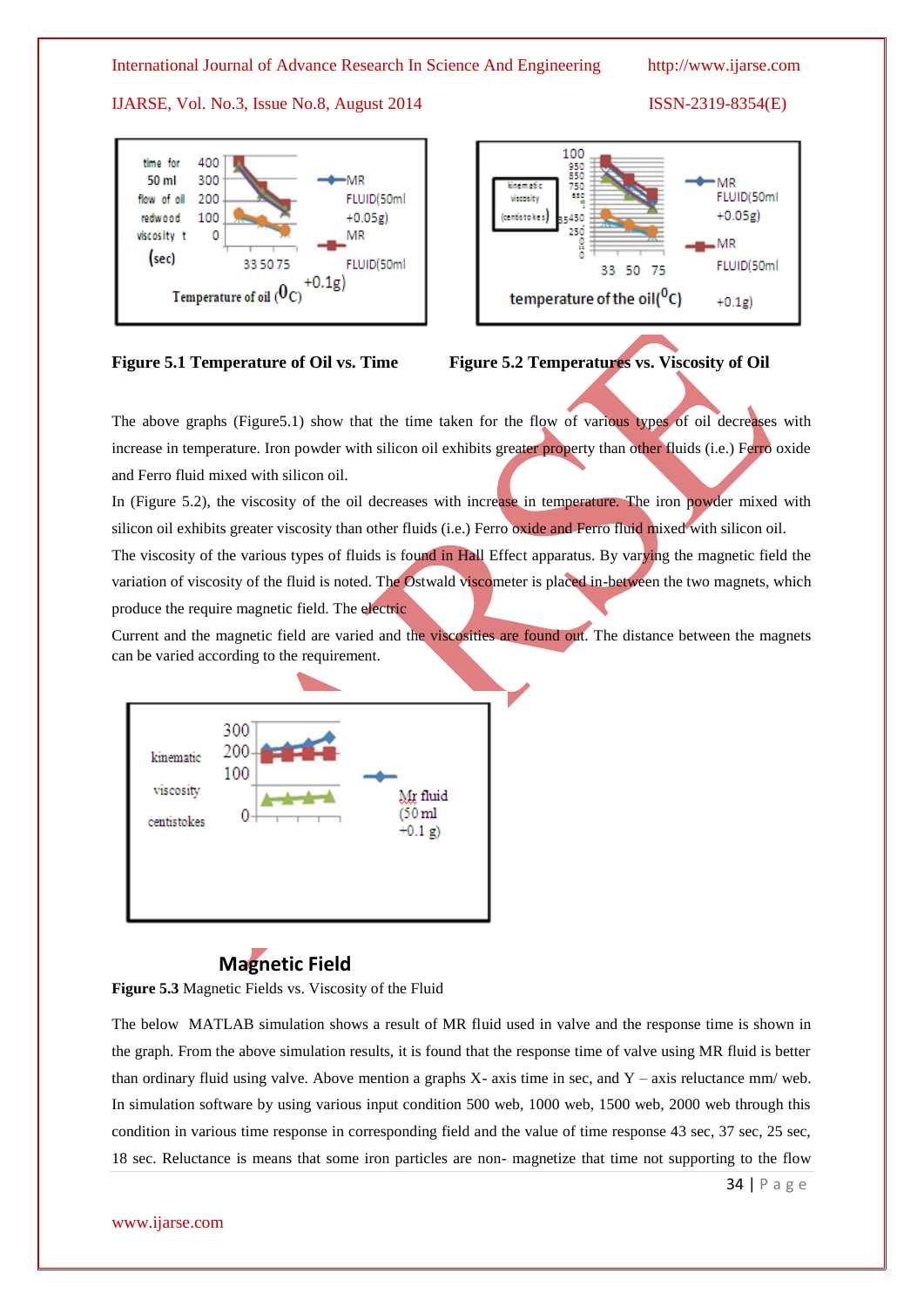resisting.





Figure 5.4 Valves with Response Time of 43 Sec





Figure 5.6 Valves with Response Time of 25 Sec

Figure 5.7 Valves with Response Time of 18 Sec

### **VI CONCLUSION**

The results presented in this project show the good efficiency of the MR fluid (50ml Silicon oil  $+0.1g$  of Iron powder) in the presence of magnetic field. The capillary tube viscometer has been used to measure the viscosity of the magnetic fluid under the applied magnetic field. Through the experimental investigation, the effect of the magnetic particle concentration, the applied magnetics strength and the orientation on the viscosity of the magnetic fluid have been analyzed. The viscosity is improved by comparing with the conventional fluid. Thus the MR fluid is efficient than ER fluid used in valve. In simulation software by using various input condition 500 web, 1000 web, 1500 web, 2000 web through this condition in various time response in corresponding field and the value of time response 43 sec, 37 sec, 25 sec, 18 sec, MR valve controls the leakage, and MR valve designs are very simple and compact.

### **REFERENCES**

- [1] A.G. Olabi and A Grunwald "Design and Application of Magneto Rheological Fluid (MRF)"School of Mechanical and Manufacturing Engineering, Dublin City University, Glasnevin, Dublin 9, Ireland (2008).
- [2] J.Wang and G.Meng, "Magneto rheological fluid Devices: principles, characteristics and applications in mechanical engineering" Siyuan Mechatronics Institute, Foshan University, Foshan 528000, Guangdong